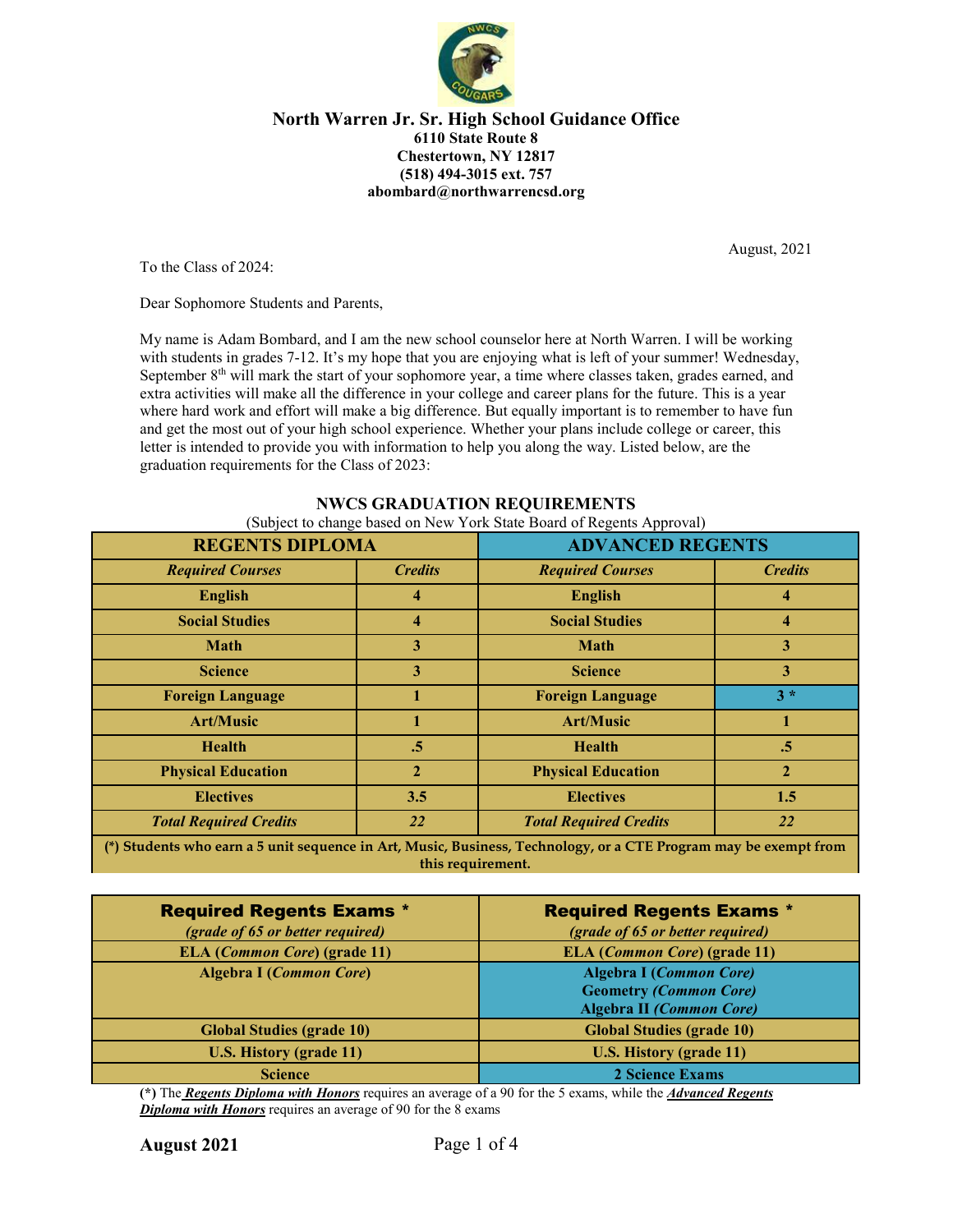

A *Mastery in Science and/or Math* designation requires a score of 85 or greater for each of the 3 exams in each discipline.

## **Sophomore Pre-College & Career Calendar: 2021-2022**

## **September**

Challenge yourself with an appropriate sophomore year schedule. Any elective looks better than a Study Hall on your academic transcript!

- Work diligently and strive for excellence in all subjects
- Seek assistance from teachers if you are struggling with coursework.

This is a great time to get involved in extracurricular activities, such as sports, volunteer work, clubs, or community involvement.

Community Service – Giving back to our community builds better relationships, higher selfesteem and an improved culture overall. As a job preparation and self-discovery skill, community service opportunities can benefit you greatly. The North Warren Community Service Graduation requirement is a total of 20 service hours over a period of four years, which will be recorded both on your transcript and transcript addendum.

## **October**

**October 19th** The ASVAB Career Exploration Program is a nationally recognized tool for career planning and learning about aptitudes. Students who take this assessment will have the opportunity to participate in a workshop to review their results. Please see the<http://www.asvabprogram.com/> website for more information. Testing will run from 8:00 to 11:30. Any parents who do NOT wish to have their student sit for the exam, are asked to provide a note to the Guidance Office. We are hopeful that all will participate, however, as this will provide a common career planning baseline for all sophomores.

## **November - December**

**December 2nd** The ASVAB Career Exploration workshop will be scheduled during the school day to assist students in interpreting their ASVAB results, and helping to identify skills and aptitudes that will assist them in their college and career searches.

• Check out career options o[n www.Choices360.com](http://www.choices360.com/) using the Career Planning tool at the end of this letter.

- Use Choices 360, to explore interests, skills, aptitudes and see how they apply to future plans.
- Become active in clubs and activities...NOT just a member!
- Seek leadership positions in those activities

#### **January**

**January (tbd)** – Early College Career Academy Open Houses at SUNY Adirondack.

Scheduling for your junior year course selections will begin in February. Final course selections must be made by May.

Continue to challenge yourself in order to have the most opportunities available to you! Any elective looks better than a Study Hall on your academic transcript!

Regents exams will be offered for students who wish to retake Living Environment or Earth Science examinations previously taken.

● A visit to the Southern Adirondack Education Center **may** take place in January to enable students to view the BOCES CTE programs that will be available to them during their Junior and Senior year.

## **August 2021** Page 2 of 4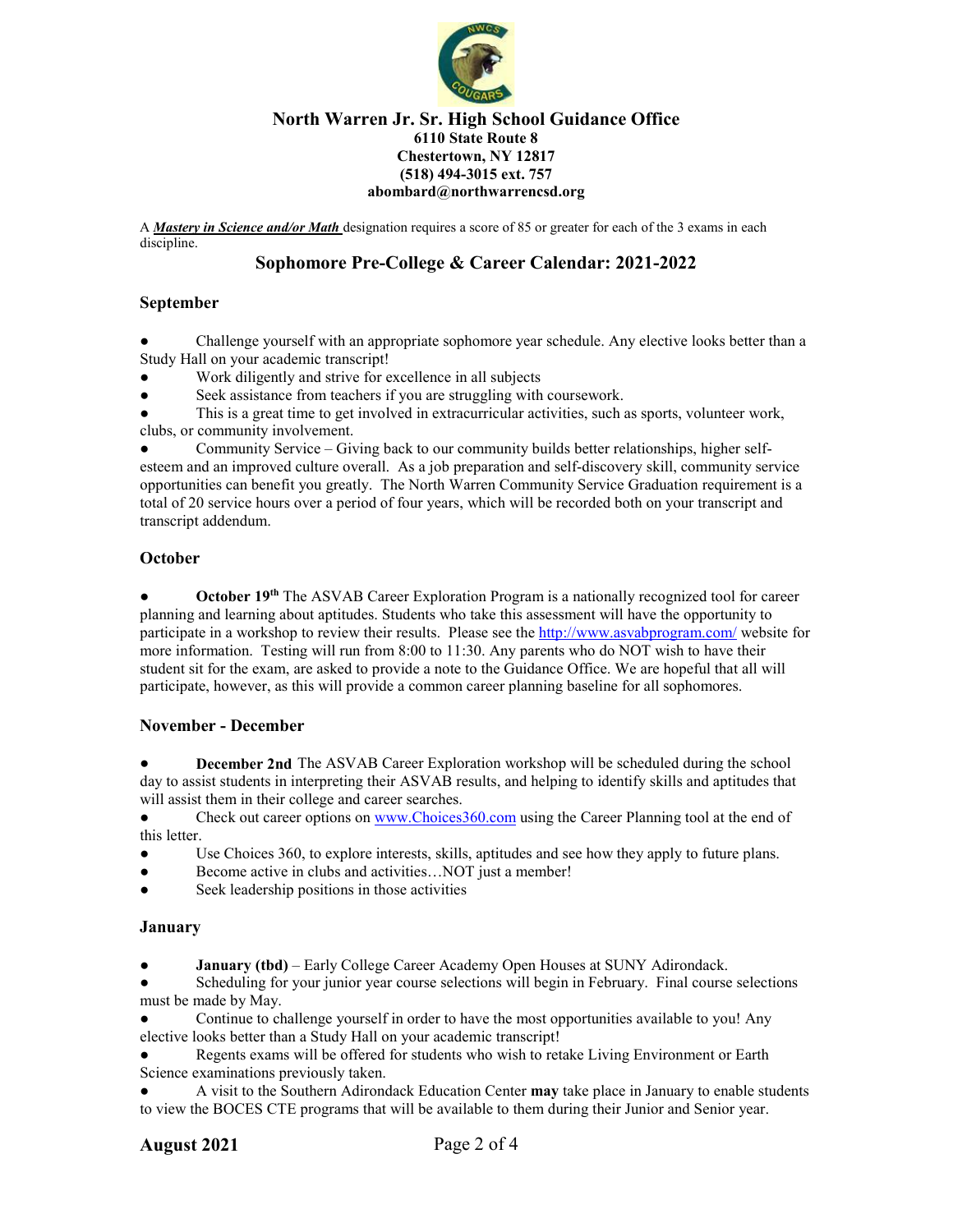

## **February**

**February 5<sup>th</sup>** *-* Deadline date to submit student/parent BOCES agreement and commitment forms to take BOCES CTE or ECCA (Early College Career Academy) programs during junior year.

Scheduling for junior year course selections will take place, with final selections confirmed by May.

## **March-April**

Scheduling for Junior year will continue. Be sure to challenge yourself academically to provide as many future options as possible. Any elective looks better than a Study Hall on your academic transcript!

#### **May**

Final course selections for your junior year will be determined.

Sign-ups for the October 2021 PSAT test will be made for students who wish to prepare for the SAT to be taken during Spring of their junior year.

#### **June**

• Find a summer job or volunteer work that may be related to your career or personal interests.

Sophomore year marks an important milestone in your high school experience. Great choices made today will result in many future opportunities following graduation. I would like to encourage all students and parents to feel free to contact me with any questions that you may have, in order to get the most out of this experience that you can. If you have any questions or concerns, please contact me at 494-3015 ext. 752, or via email at [abombard@northwarrencsd.org.](mailto:abombard@northwarrencsd.org) It is my hope that you enjoy what is left of summer, and are getting ready for a great year ahead! I look forward to working with you in September!

Sincerely,

Adam Bombard 7-12 School Counselor

## **Career Exploration**

## **Mapping Your Future: [mappingyourfuture.org/planyourcareer/careership/](http://mappingyourfuture.org/planyourcareer/careership/)**

**Choices 360: [www.Choices360.com](http://www.choices360.com/)**

1. Enter your Username and Password

2. If you can't remember them, you can click on *> Forgot Your Username or Password?* (or contact Mr. Bombard for assistance.)

From the **Career Planning** tab, try one of the 7 assessments to learn more about yourself. This is the best place to start when choosing the right career for you. Also, be sure to check out the **College Planning** section for great ideas about choosing the right fit school for you!